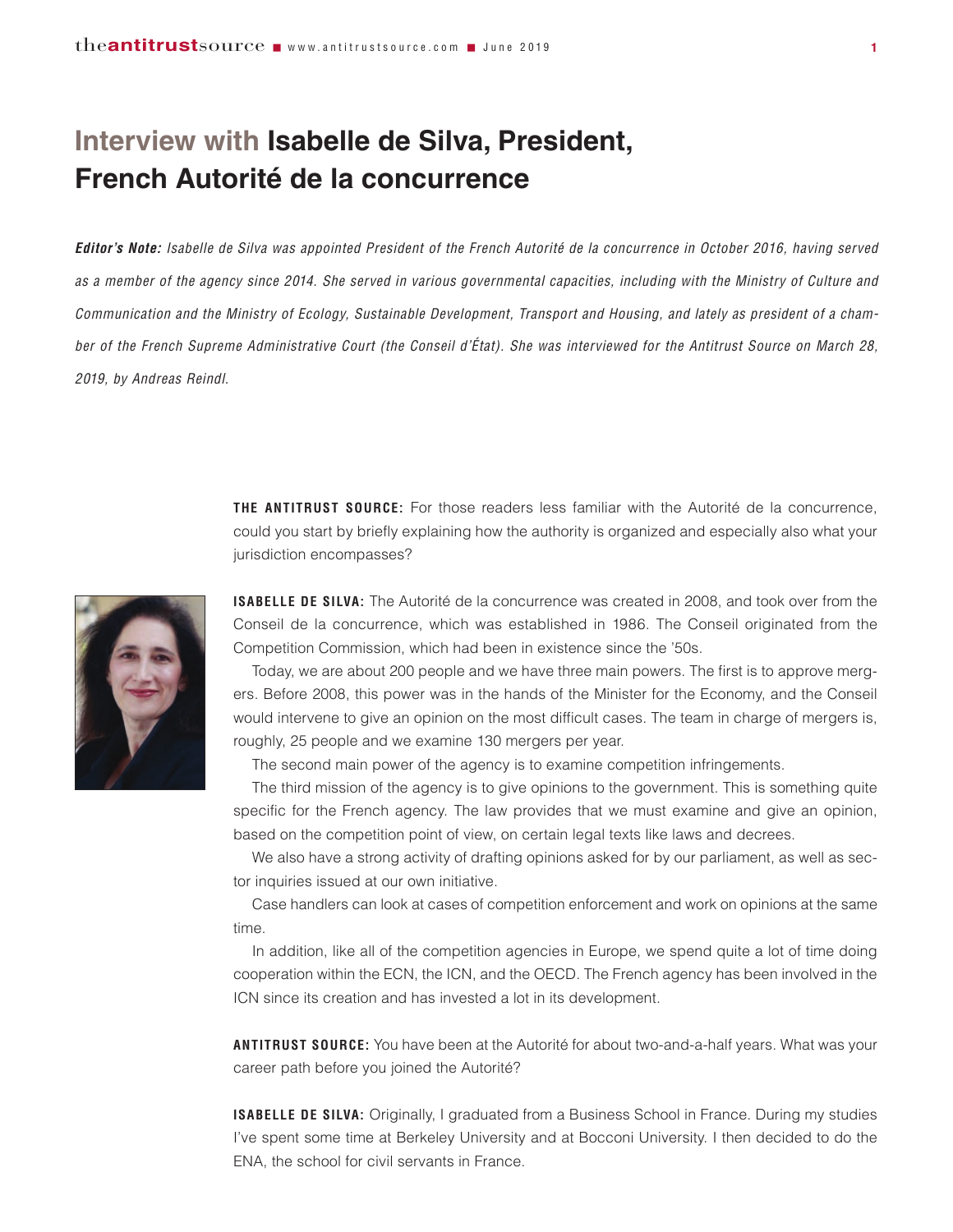When I graduated from the ENA, I decided to choose the path of the administrative jurisdiction, so I joined the Conseil d'Etat, which is the French Supreme Administrative Court. It gave me the opportunity to alternate positions either as a judge at the court or as a senior official with ministries in our government. I was, for example, an advisor to the Minister for Culture, in charge of the press sector and press regulation in the '90s, and later the Chief Legal Counsel to the Minister for the Environment, Industry and Housing. My last position before joining the Autorité de la concurrence was President of the Chamber in charge of cases dealing with finance, environment, and justice at the Conseil d'État.

**ANTITRUST SOURCE:** From these previous positions, did you have any experience that helped you when you became president at the Autorité?

**ISABELLE DE SILVA:** I think that the main thing that helped me was the fact that I have a legal and economic background. I don't know if I could say economic because I'm from a business school, so I'm not sure that economists would consider that. But I've always been very interested in the economy, the way companies work, and I did several internships with companies. I think that I've always been interested in this aspect of things.

*you would call in*

*Since the beginning of*

*my career, I have really*

*been interested in what*

*France, regulation.* 

Since the beginning of my career, I have really been interested in what you would call in France, regulation. When the Telecommunications Regulation Agency was created, I became their legal advisor. I was impressed by the way this agency made competition happen in the market that used to operate with one incumbent—the National Telecommunications Company. It was a huge change. Witnessing how a regulatory agency could transform the market was quite an experience.

I also got to work with the energy regulator when I was at the Ministry for the Environment. I later was a member of the regulator for the distribution of the press, and I had been a member of the Autorité de la concurrence for two years as a non-permanent member, before joining the agency.

In my day-to-day work, having been a judge in charge of a chamber also really helped me run the agency. A lot of what I do when I sit in cases—as President, I get to preside over the most important cases—is to bring the whole board to reach an informed decision and to lead a lively debate with the board, because we have many non-permanent members who come from civil society. It is a very diverse board and we have to reach the best decision. I also really like to look into the legal intricacies of cases, and writing decisions has always been a favorite activity for me.

**ANTITRUST SOURCE:** When you started at the Autorité, did you have any particular project, plan, or objectives in mind that you wanted to achieve?

**ISABELLE DE SILVA:** I think that one first objective was to maintain the high level of reputation that the agency gained with my predecessor, Bruno Lasserre, who did a lot to develop the agency and to boost its capabilities, for example, by hiring more economists.

I also came with the idea that we should be extremely active to tackle digital issues, and that we had to be an agency that would help government and legislative bodies have a clear view of when the law might be changed. I think that having a strong interaction with the government and the legislator is very important because it's all part of defining a competition policy. Having a competition policy that works means not only applying the law as it is, but also saying where there is a gap in the law.

Another part of the work of the agency, which I feel is particularly useful, is to help other fields of government take into account the interests of the consumer and of competition. Because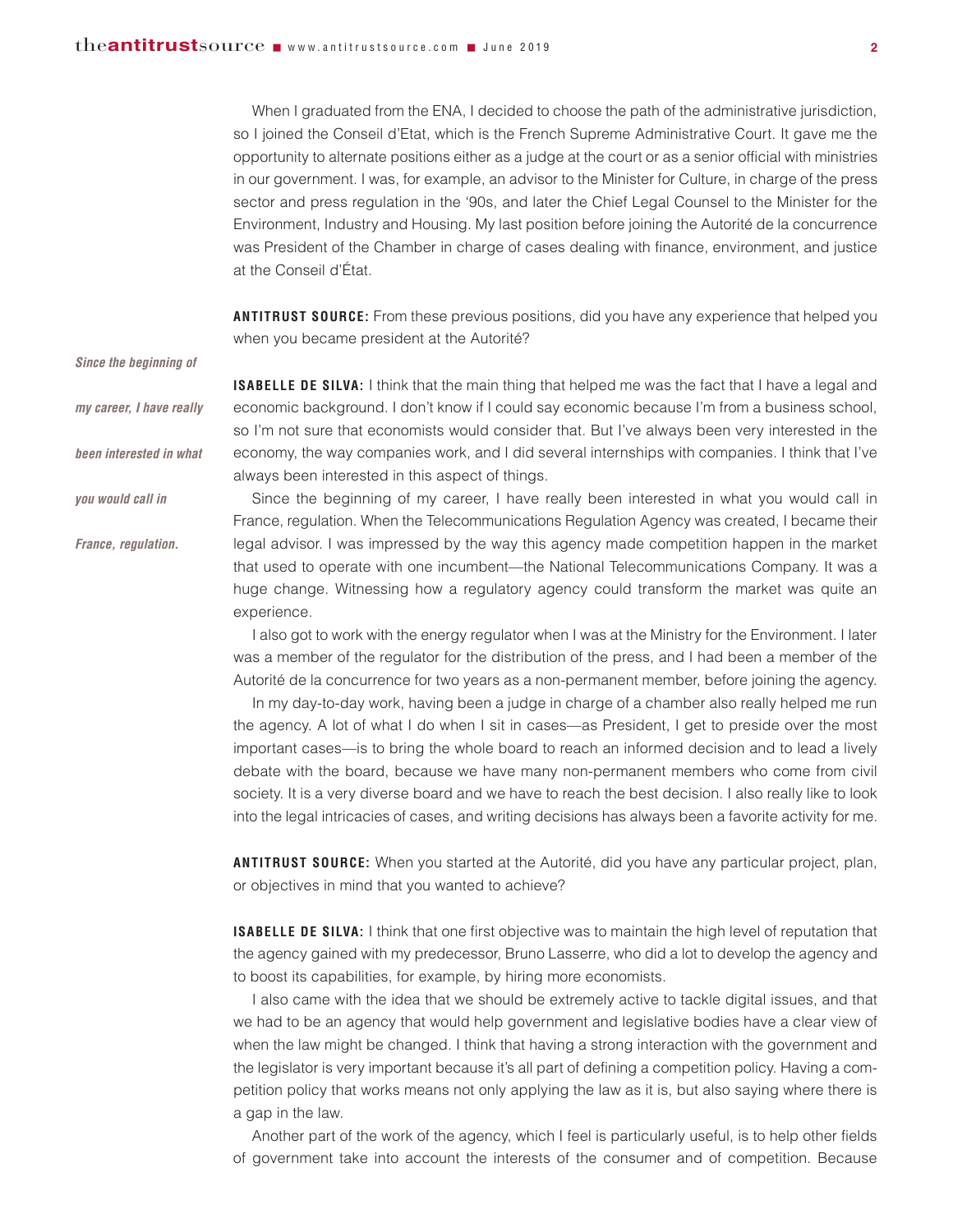sometimes it's rather alien territory. The government has lots of interests to take into account but not so much competition. Or it might be biased by incumbents. Our role is to say: "Don't forget the consumers"; "Don't forget that it's important to minimize barriers to entry." The fact that we are independent from the government and that we are not in a bilateral relationship with a specific sector gives us both more freedom and a cross-section, wider vision of the economy.

**ANTITRUST SOURCE:** Did you make any organizational adjustments so that the Autorité would be able to more effectively focus on the issues you wanted to emphasize?

**ISABELLE DE SILVA:** Within a few months after I arrived, I launched a comprehensive internal review process, with a large participation of the staff and members of the board to have a sort of internal diagnosis of what we could do better.

We set up several working groups on various subjects, including how to better prioritize and manage cases and how to adapt existing means. The issue of timeliness and a faster resolution of cases so that they have an impact on the economy is a top priority. We also worked on helping new staff to be better trained. We even designed new tools for that.

This internal exercise was also an opportunity for us to assess our existing legal framework so as to see what could be improved. We identified all the different features that we felt were lacking in our statute (the French Code of Commerce). We then discussed with the government the ways to implement those changes.

As an example, when we do dawn raids today, when there are several sites that we must visit typically in the case of a company having several subsidiaries on the French territory—we must refer the matter to the judge of each locality. We therefore proposed to have the power to talk to a single judge who would give us the powers to conduct dawn raids in the different localities.

Regarding more important points, we asked for some legal changes that would enable us to have a more expedited procedure in antitrust cases. Today, we have two written sets of adversarial procedures and then one oral hearing. We felt that, in some cases, we could have only one written adversarial round, and then the oral hearing.

We really tried to see everything that was not perfect and that we wanted to have in our legal framework. It was interesting because some ideas that we had, in the end, were approved by the ECN plus Directive, such as for example, the possibility of deciding interim measures at our own initiative.

**ANTITRUST SOURCE:** Any major learnings, things you didn't expect, things that were more difficult than you expected? Or things that you have been able to achieve since you started?

**ISABELLE DE SILVA:** One thing I discovered that was initially a bit surprising for me is that the competition world seems mostly made up of experts who spend their whole career in the field of competition. That's a bit surprising for me as I had a diversified career, like most top civil servants. At the same time, there are many good aspects to it because you have highly specialized lawyers and case handlers. Sometimes it can have some downside though because people may have only their field of activity as reference.

**ANTITRUST SOURCE:** It's a world of competition geeks, that's true. You have contacts, of course, within the ECN, OECD, the ICN, and you attend the Antitrust Section Spring Meeting. Did you see anything that differentiates the Autorité, where you feel that you are in a better or worse, or simply a different position, than other competition authorities?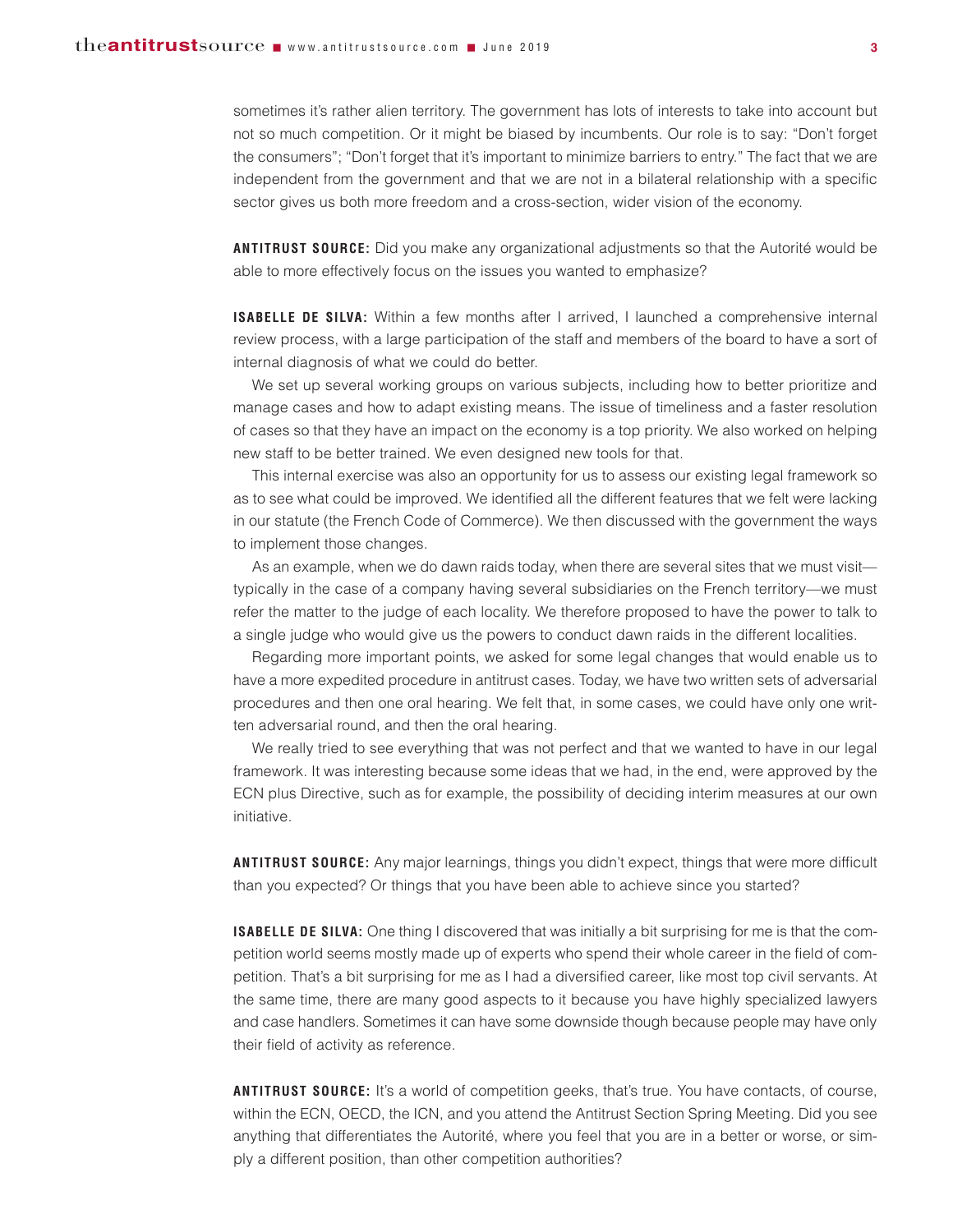**ISABELLE DE SILVA:** Being the head of the agency gives me the ability to meet with senior representatives coming from law firms, companies, but also ministries. I'm really impressed by the level of discussions that we have. The economic and legal debates that we have about big data, for example, is impressive. The dialogue between academia and enforcers is also something that I appreciate a lot. It creates a very positive dynamic.

When it comes to differences in Europe and beyond, I'm often impressed by the convergence on the tough problems, for example, data protection, the digital economy. When we meet with enforcers from Israel, the United States, and Japan, from the beginning, we speak the same language. And we often identify the same priorities. Of course, there are differences in terms of enforcement. In Europe, there are similarities among agencies. I would say Germany, Italy, Spain, Portugal are quite similar, although the legal systems have some differences. But we really have the same priorities, and we tend to look at things the same way.

Differences lay in the legal framework. For example, there's the fact that the U.K. examines far fewer mergers than we do, and that Germany tends to issue less administrative fines than we do. Even with more recent members of the European Union, like Lithuania, which is a very dynamic agency, I would say that there is no major difference of views. We tend to have the same vision of where we want to go as enforcers.

At the international level, I enjoy the dialogue within the ICN or the OECD. It gives me many ideas about new cases we should look into and also about ways of handling cases. I spend a good portion of my time learning about what's going on in other agencies. What I really like is to be able to have an intense dialogue with other enforcers on how they lead their investigations.

*tough problems . . .* 

*convergence on the*

*When it comes to* 

*differences in Europe*

*and beyond, I'm often*

*impressed by the* 

**ANTITRUST SOURCE:** Do you believe that the French, let's call it "enabling" environment, the conditions under which you operate as a competition authority, make a difference for you—compared to say the U.K. competition authority?

**ISABELLE DE SILVA:** When I speak with my colleagues in Germany and the U.K. for example, it's quite similar in that we spend a lot of time discussing with the government and the parliament. Still, I would say that the culture of competition is not as strong in France as it is in Germany, the U.K. or the U.S. It's striking. When I speak with members of Parliament, they tend to see competition as something a little bit negative. That's why I think we need to do a lot of explaining and advocacy. Often competition is misunderstood. I'm often told: "You only think about prices, you only think about consumers." I'm constantly explaining that "consumers" can also be companies, and that consumers need to have a special advocate.

**ANTITRUST SOURCE:** It creates more opportunities for you to persuade others. Let's turn to some substantive areas. Let's start with mergers, first with some questions on procedural aspects.

French merger control law has relatively high notification thresholds, and I understand you're thinking about options to review mergers that don't meet the thresholds under some sort of ex post regime. Is this already something concrete?

**ISABELLE DE SILVA:** Yes. We spent a lot of time thinking about whether we needed to create a value transaction threshold or another ex post merger control regime.

The Facebook/Whatsapp merger was certainly a major turning block for everybody interested in merger policy, and started the whole debate about a possible blind corner in our merger control regime. We conducted an internal analysis of whether we were "missing" mergers that we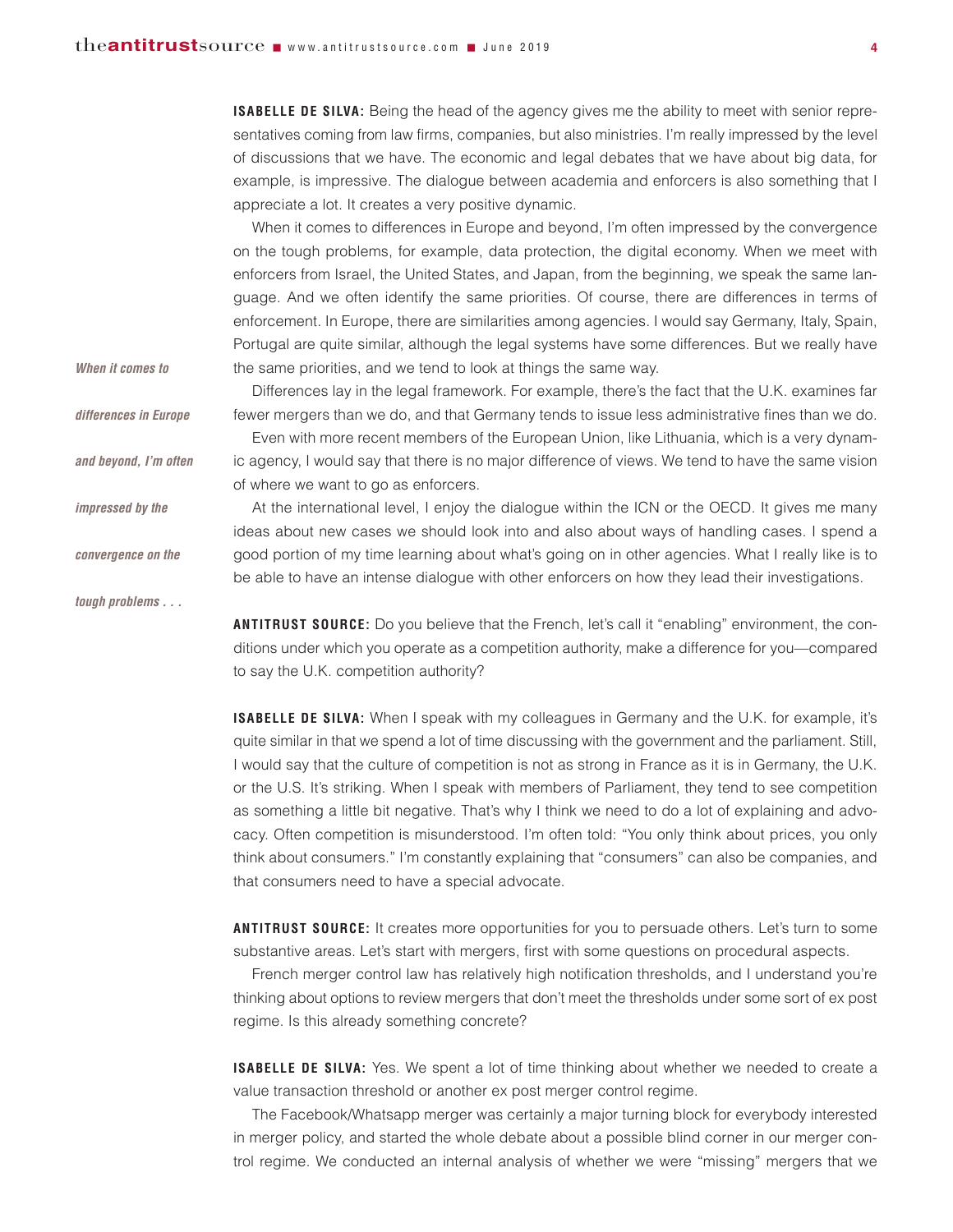would have liked to control but that would be below the threshold. We also opened a public consultation that took several months. Our conclusions were that we were not able to control some transactions that had a sizable impact on the competitive process. This was not only the case in the digital sector, but also in pharmaceuticals, or even in the food industry, for example.

We initially asked ourselves whether we needed to introduce a value transaction threshold in the French system. We felt that it was not necessarily the best solution for several reasons. There was the debate about what the value of the transaction is and how you define and evaluate it. The Germans and Austrians took a lot of time to solve it, and we saw that it was complex. There was also the issue of us controlling and looking at a lot of transactions that didn't have any competitive interest.

That's why we considered an ex post merger regime as an alternative proposal. We extensively discussed with the U.S. FTC and DOJ, the Swedish competition agency, and other competition agencies to understand how they were using such a power, and what their feedback was.

In the end, we made a proposal to the government to introduce such an ex post mechanism in our legal framework. The legal community was quite strongly opposed to such a change, and there were concerns about possible negative effects on startups wishing to be bought by big companies. It is now up to the government to decide what to do. The Prime Minister has announced in his speech during the 10th anniversary of the Autorité that he was considering the issue.

**ANTITRUST SOURCE:** So it would be the French way to address the problem that the Germans and the Austrians have addressed by introducing transaction value-based notification thresholds?

**ISABELLE DE SILVA:** Yes. We see this not only as a tool to look at certain big mergers in the digital economy, but also as an answer to examine mergers in sectors of the economy that are relatively small, so that the mergers don't reach the threshold, yet you may have high market shares and competition issues. We also made clear to stakeholders that if such a regime was introduced, we would provide some guidelines about how we would consider intervening, and that it would be a limited intervention only. We are also mindful of our resources and we want to look at mergers where there is a big competitive risk.

**ANTITRUST SOURCE:** You mentioned that when you examined the issue, you did identify some transactions that you thought should have been reviewed. Do you find that those were mostly national transactions that you thought you wanted to see, or were these large, international, Facebook-type transactions?

**ISABELLE DE SILVA:** The transactions that we identified were mostly French transactions, sometimes in the tech sector, sometimes not. I'm not saying that those mergers should have been blocked, but there were at least 10 to 15 mergers we would have liked to have a look at.

**ANTITRUST SOURCE:** Let's move to the next topic, staying on the procedural side: gun jumping. Clearly, with the Altice decision, the Autorité de la concurrence was at the forefront of the gunjumping discussion in Europe. And you generated the interest in this topic, not just with the decision itself, but with some of the language used in the decision, which made people wonder how far the Autorité might be willing to extend the concept of gun jumping. You even published an article on this decision. What would be your main takeaway from the Altice case?

**ISABELLE DE SILVA:** One of the reasons why the case attracted so much attention is that we decid-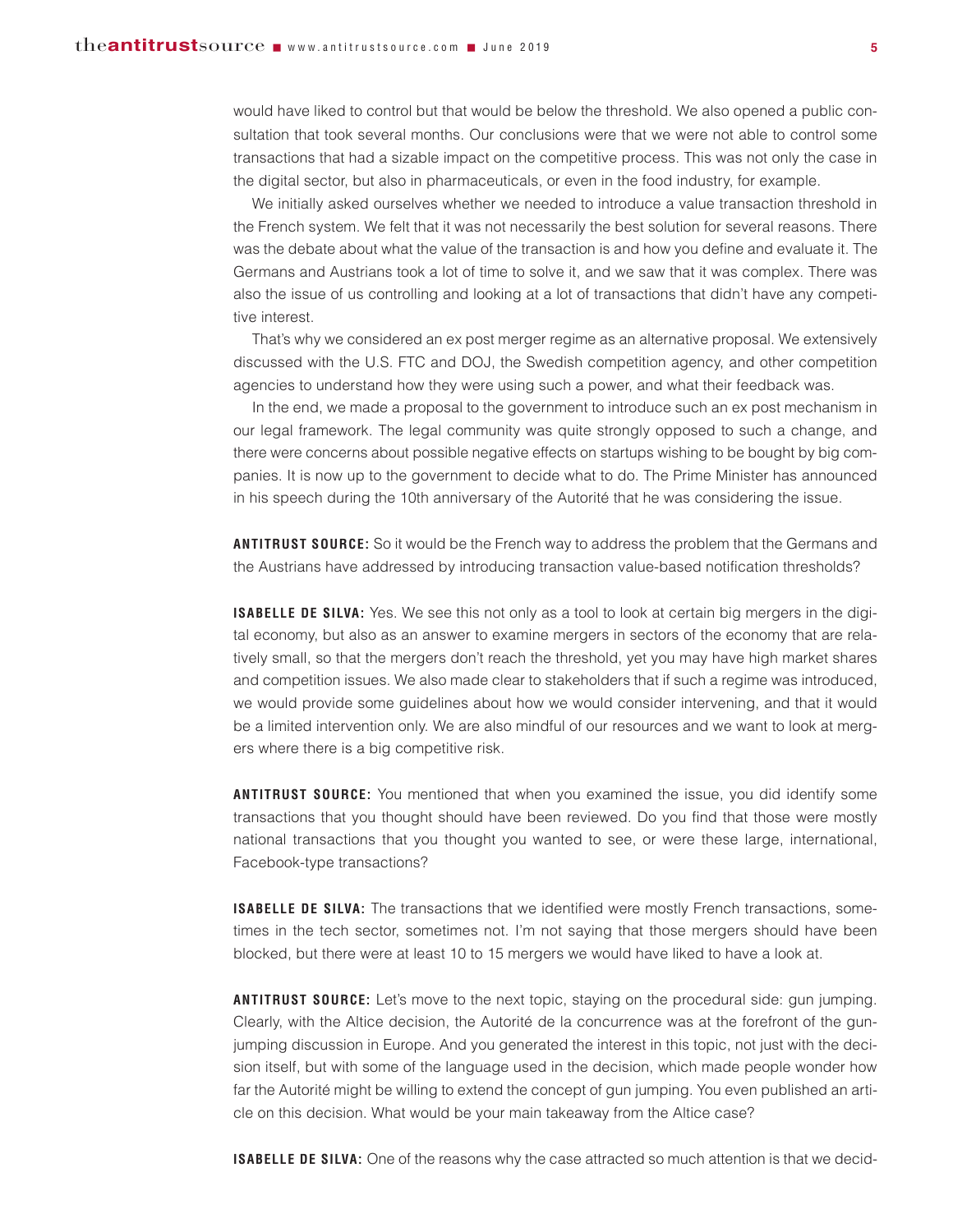ed to issue a significant fine of 80 million euros, because we considered that it was a serious infringement and because this was a big merger, which presented a number of competition issues.

There was a debate about what was allowed and what was forbidden. Even though we had reached a settlement and we could have issued a short decision, we chose to draft a very detailed decision to explain our reasoning to stakeholders and the legal community. There was a lot of debate about the use of so called "clean teams" and how the company could avoid gun jumping when discussing with another company while preparing the merger. What was the type of information they could share? In what way? So we really went into a lot of details about some elements of the decision.

After the decision was published we entered another phase with a very intense discussion with stakeholders—companies, lawyers—with the view of explaining clearly the "rules of the game." For example, we held a conference on gun jumping with the wider antitrust community. We also met with the Association of Competition Lawyers in France, which had set up a group to analyze the decision. I also wrote an article in a specialized publication to provide further answers in order to give as much clarity as possible to all stakeholders. I received some good feedback about this article and the questions raised by stakeholders have been clarified. We will now wait to see what the General Court will say about the EC decision regarding Altice in Portugal. *After the decision was published we entered another phase with a very intense discussion*

**ANTITRUST SOURCE:** Yes, the conduct there was apparently as bad as in the case that resulted in the French decision. *with stakeholders—*

**ISABELLE DE SILVA:** There were some similar elements in the two Altice cases, yes.

**ANTITRUST SOURCE:** After your decision, the Court of Justice decided the Ernst and Young case. Did you feel that that somehow impacted the scope of your Altice decision? *explaining clearly the*

**ISABELLE DE SILVA:** No, because it was afterwards . . . *"rules of the game."* 

*companies, lawyers—*

*with the view of*

**ANTITRUST SOURCE:** I meant in terms of the holding in Ernst and Young.

**ISABELLE DE SILVA:** There was a debate and my interpretation of the Ernst and Young decision is that it's not contrary to ours. I have heard issues being raised about the fact that the judgment would lead to an interpretation of gun jumping that could be narrower than the one we had applied.

We applied French law. So in any event, we are not directly affected by this jurisprudence based on the European regulation. But, of course, in our decision, we also made references to European jurisprudence because we always try to be as coherent as possible with European law, even though we were only applying French law in that case. The Ernst and Young case was also quite specific.

**ANTITRUST SOURCE:** I understand from your summary of the French Altice decision that the focus in a gun-jumping inquiry should be on the acquisition of control, a controlling interest, and that seems to be largely aligned with the European Court.

Because you mentioned your interaction with stakeholders, what has been the feedback from the private sector? Do stakeholders feel that the rules are clear enough now? Or are they still worried that there's too much uncertainty?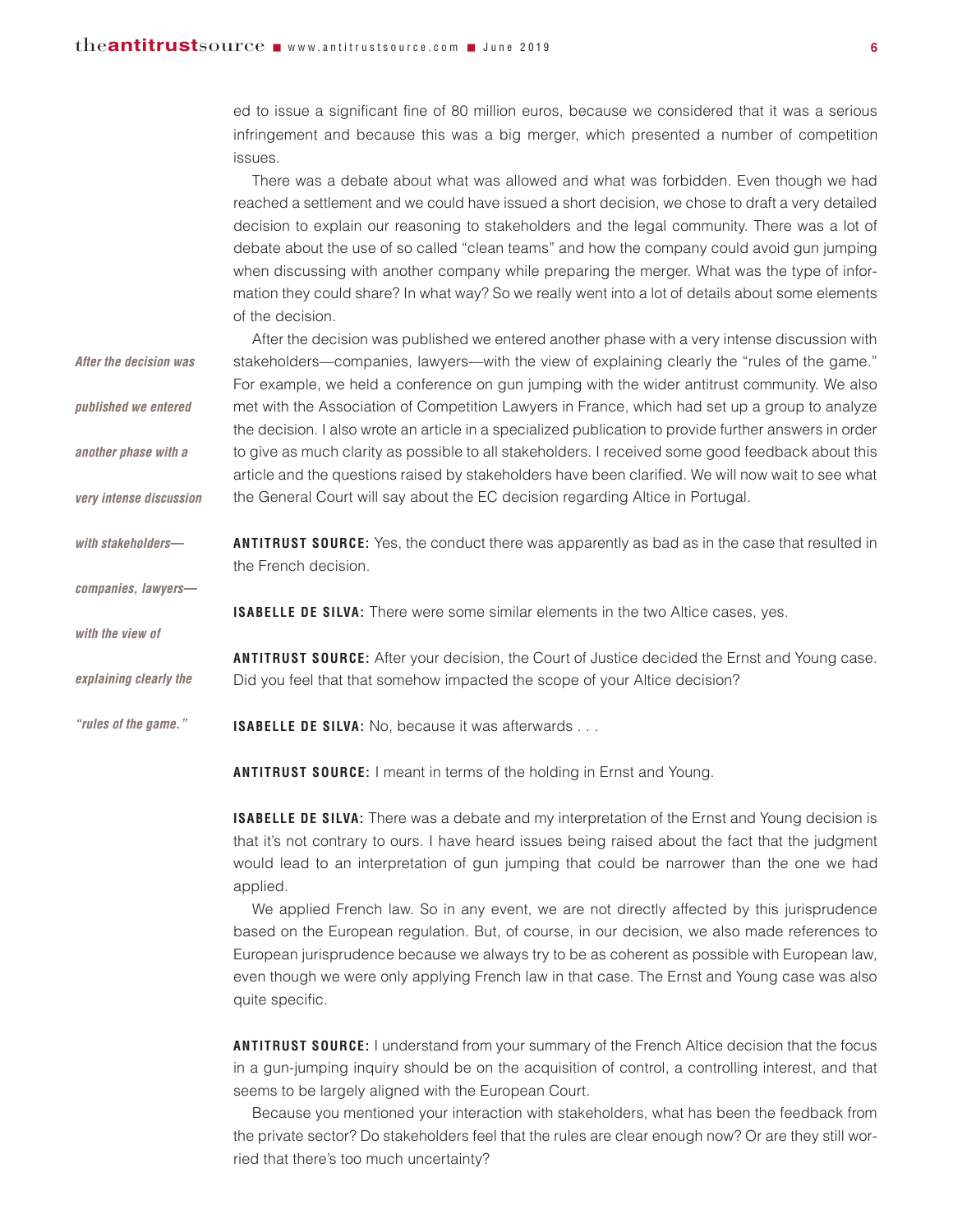**ISABELLE DE SILVA:** Regarding gun jumping, I feel that there is much less anxiety now. And what I see is that in-house counsel and lawyers are much more careful than before.

What gave even more importance to this issue was that after our decision it so happened that there was the EC decision, and many others in Brazil, Lithuania, and all over Europe. There were precedents in the U.S. and in Europe but, suddenly, this large number of gun-jumping cases was impressive. It especially became a major issue for companies with the level of fines the EC, or ourselves, had decided to impose.

Let's not forget in the end that some mergers are abandoned. When such situations occur, you don't necessarily want to give your competitor all your strategic information, or to engage in discussions that may be regarded as illegal agreements. It's also a precaution not to start acting "as one" when the merger is not finished and approved.

**ANTITRUST SOURCE:** We can't talk about mergers without getting to Siemens/Alstom and the fallout from the case. You are from the country where the criticism of the decision was stronger than anywhere else.

**ISABELLE DE SILVA:** That was also the case in Germany.

**ANTITRUST SOURCE:** Yes, true. So you share that position. What is your view of the French Minister's reaction to the decision by the Commission?

**ISABELLE DE SILVA:** I'll just say it's a case we followed closely, like all major cases. I have to say that some of the criticism seemed to be a little bit extreme to me, most of it coming from authorities that don't necessarily have the day-to-day knowledge of how mergers are analyzed and examined.

This merger had been very much supported by governments, which explains why there was acute disappointment expressed about the outcome. I think that it raises more general questions that are, for some of them, legitimate and that need to be addressed.

The question for example of how you evaluate potential competition and the geographic definition of the market is something that we know is not easy. Is the market the world or Europe? This point was raised in that case and is not so easy to tackle. Sometimes the line is not easy to draw, so I think this could be debated. I also think that the issue of how agencies assess potential competition is central to the current debate, for example when you consider entry by digital giants. Another worthwhile debate is the one concerning the issue of the time frame for the merger analysis.

This being said, I completely agree with the way the Commission did the merger analysis.

I think that the reaction was also strong because some elements of the general European policy may be found lacking. A choice that was made some years ago was to not make it possible to render the public tenders in Europe conditional to reciprocity. It is a legitimate concern, and I said it several times, including to our government. The answer may not be in changing competition or merger policy, but in developing policies that may be underdeveloped today.

This should probably lead us to re-examine trade relations with certain regions of the world where competition enforcement is much lower than in Europe. A few weeks ago, during the Autorité's 10th anniversary in Paris, Pascal Lamy, former WTO chief, acknowledged that maybe he had made a mistake in not taking into account public subsidies in the rules of the WTO and that, in retrospect, they should have been included.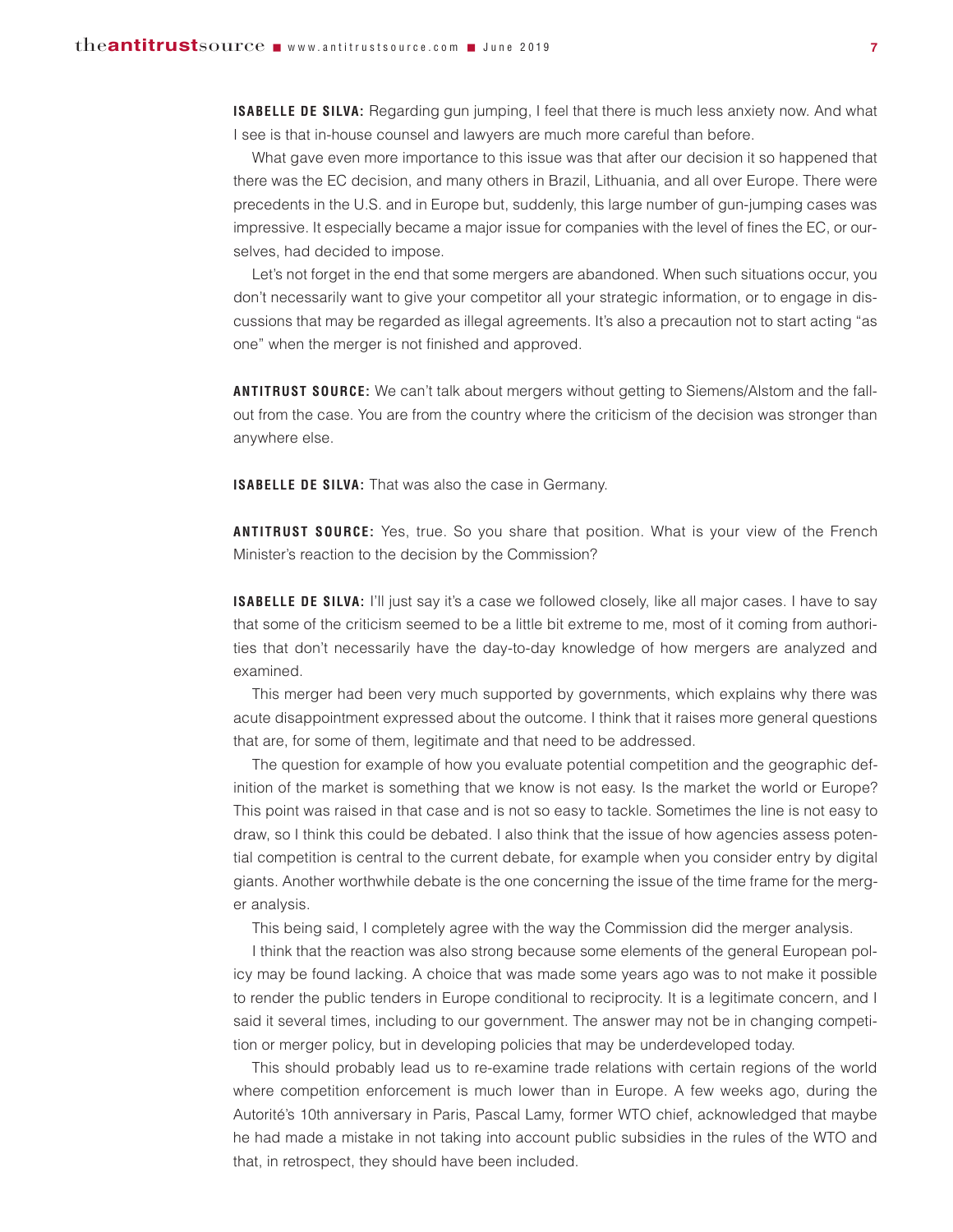Regarding the possibility of intervention by the Council in merger decisions by the EC, this could be imagined (we have this system in France and Germany). This would however be very complex to define from an institutional point of view. There would also be a serious risk of politicizing decisions that today are not perceived to be political.

Even from the point of view of French interest, this might lead to some debates from other countries criticizing mergers that the French government would like to see approved. So this might not be the best idea. It's not impossible, but in the end, it might become more of a problem than a solution.

**ANTITRUST SOURCE:** You mentioned the Ministerial intervention. Last year, your agency was at the receiving end of a government decision that modified the remedy in one of your merger decisions. What is the role of the Autorité, when the Minister, essentially, takes over a case? What was your reaction when the Minister allowed the merger to proceed with modified remedies?

*being said, and be able*

*We must hear what is*

*to provide answers.* 

**ISABELLE DE SILVA:** This was the first time that this faculty was used since the Autorité received the power to approve mergers in 2008. The Minister can only intervene on grounds other than competition, like employment or industry objectives.

The fact that the Minister intervened in that case is linked to the many specificities of the case. It was a difficult merger with a very high market share in the food processing industry. We found that the competition and possibility of entry were extremely low, due to characteristics of the market of canned foods and because you needed, for instance, specialized production lines. It was also the first time that we had ever issued an injunction to sell plants because the company wasn't willing to propose remedies.

The main reason why the Minister decided to intervene was because the French government had offered a specific financial help to the company that was being bought. Furthermore, the company put forward that it needed to keep all its assets to survive.

Had this faculty by the Minister not been in place, there might have been some pressure on us to approve or not approve the merger. As the system stands, we are able to do our job without having to take into account other elements that are difficult to incorporate in the competition analysis.

**ANTITRUST SOURCE:** One last point on this case. You mentioned before the somewhat incestuous relationship within the competition community. If you consider the reactions after Siemens/Alstom and the French-German proposal, there was, within the competition community, a strong reaction saying, "No, no, no. We know how things are done best in competition law, and the French-German proposal is wrong for the following competition-specific reasons." With your wider background, do you feel that we should engage more with a wider range of stakeholders, and that there is a risk that we assume too much if we talk only within the competition community?

**ISABELLE DE SILVA:** The competition world really likes to debate, sometimes endlessly, about the Intel case and other things that we find fascinating, and maybe we don't spend enough time engaging with the rest of the world and explaining what we do. We must hear what is being said, and be able to provide answers. There were some excellent points made by, for example, the Economist about the value of the current system.

It is beneficial when players react and explain why the current system is good and why we must defend what is good about it. We shouldn't refuse the debate, because we will not be heard oth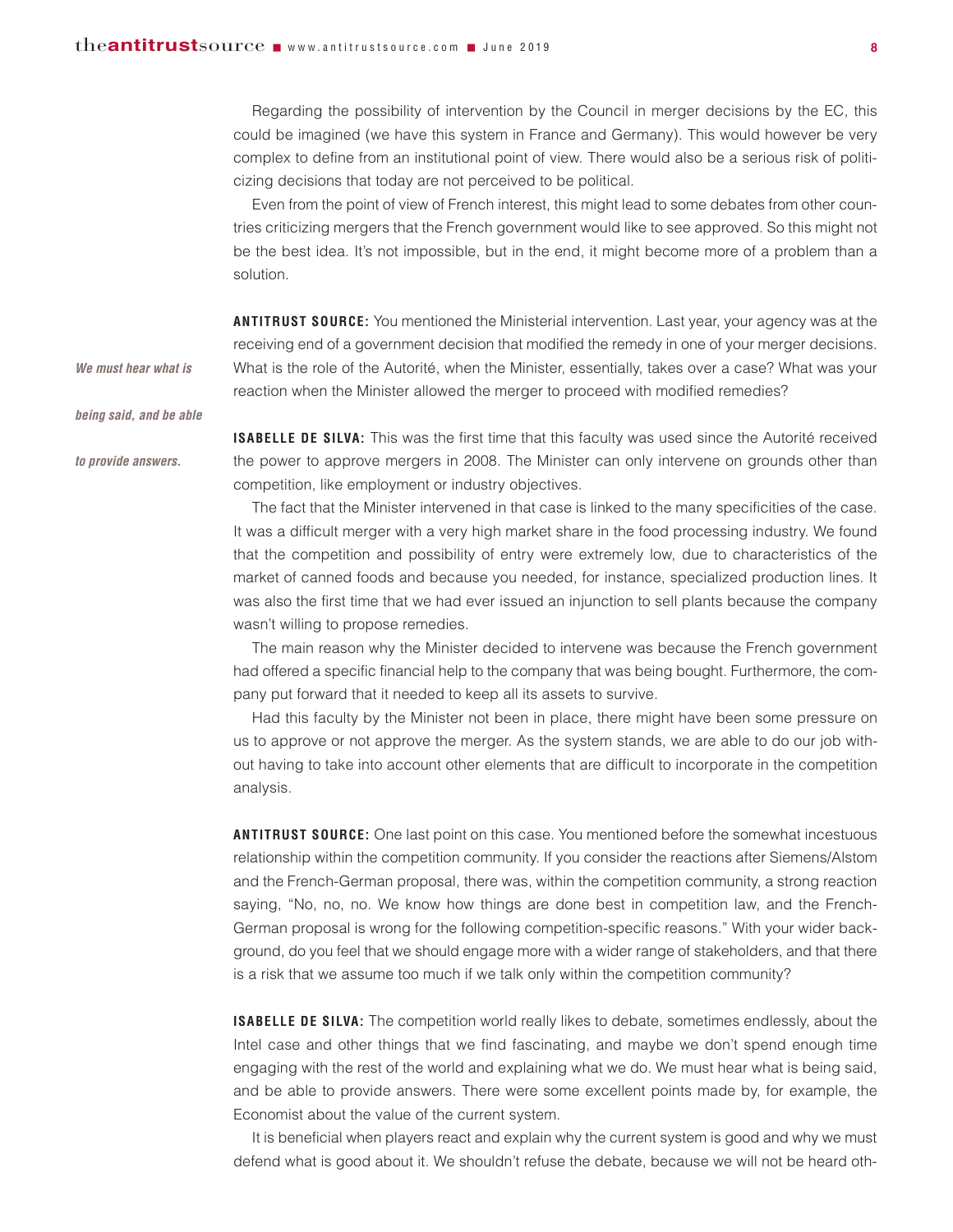erwise. Engaging in the debate is something that Jean Tirole, among others, does very well in France. He's a strong advocate for competition with an open mind. The positive outcome of this debate is that there is a lot of discussion in France and Germany. We'll see what comes up in terms of political mandate for the next European Commission, and we intend to be active participants in that debate.

**ANTITRUST SOURCE:** We cannot talk with a European competition authority without talking about vertical restraints. That's on the forefront of everyone's mind.

To start with a concrete example, one decision last year that got a lot of attention was your decision in the Stihl case, where you decided that even for something as risky as chainsaws, a ban on online sales would be unlawful. From your practical experience, can you think of any product where you still might think that there could be legitimate reason to ban internet sales?

On chainsaws, for example, even the Bundeskartellamt, certainly not a very soft agency when it comes to online sales restrictions, once indicated that it might accept an online sales ban. But is there any space left? Or should we simply assume, regardless of what the product is, that internet sales bans are always unlawful, and a supplier might only regulate how the product is sold?

**ISABELLE DE SILVA:** What we did was really an in-depth analysis of the specifics of the case. We started from the point of view that online sales should be allowed whenever possible, because of the positive effects they have on competition.

We also took into account several elements. For example, we considered the security regulations applicable to those products in France and in Europe. There was no general rule saying you must get your product in person and receive a special training. We also took into account other specificities such as the fact, in some instances, those products were freely available in shops. This was a very fact-based analysis, and we found in the end that the policy of Stihl was contrary to competition law.

Another important side of this decision was the confirmation that it was possible to have selective distribution for those products. This element wasn't so obvious but, for different reasons, we concluded that the company had the right to have a restrictive distribution. We took into account the Coty judgment to try to reach a comprehensive decision that draws a broader picture than what's being said about Stihl. We are waiting for the decision of the court.

**ANTITRUST SOURCE:** There is also a particular French aspect to this. France is one of the centers of the European luxury and branded products industry. I could imagine that representatives of that industry probably would argue that it would be very procompetitive for them to have more control of their distribution systems. Do you get any pushback from these stakeholders against your enforcement approach?

**ISABELLE DE SILVA:** The question of the legal framework in a distribution system is extremely important. It's a very big field of the law. In discussions with companies, the Autorité has had for some time the point of view of defending selective distribution, but this wasn't always aligned with the views in Germany. We feel selective distribution can have some clear benefits for customers, like the presence of shops that fit certain standards and a quality sales environment. This has been quite a strong view in the agency before my time, and I feel it's good that Coty completely confirmed that view because there was a strong debate.

We will need more cases in the future to have a clearer overview. I'm not sure that this is the end of the debate. We'll certainly have other developments, maybe relating to cases in Germany.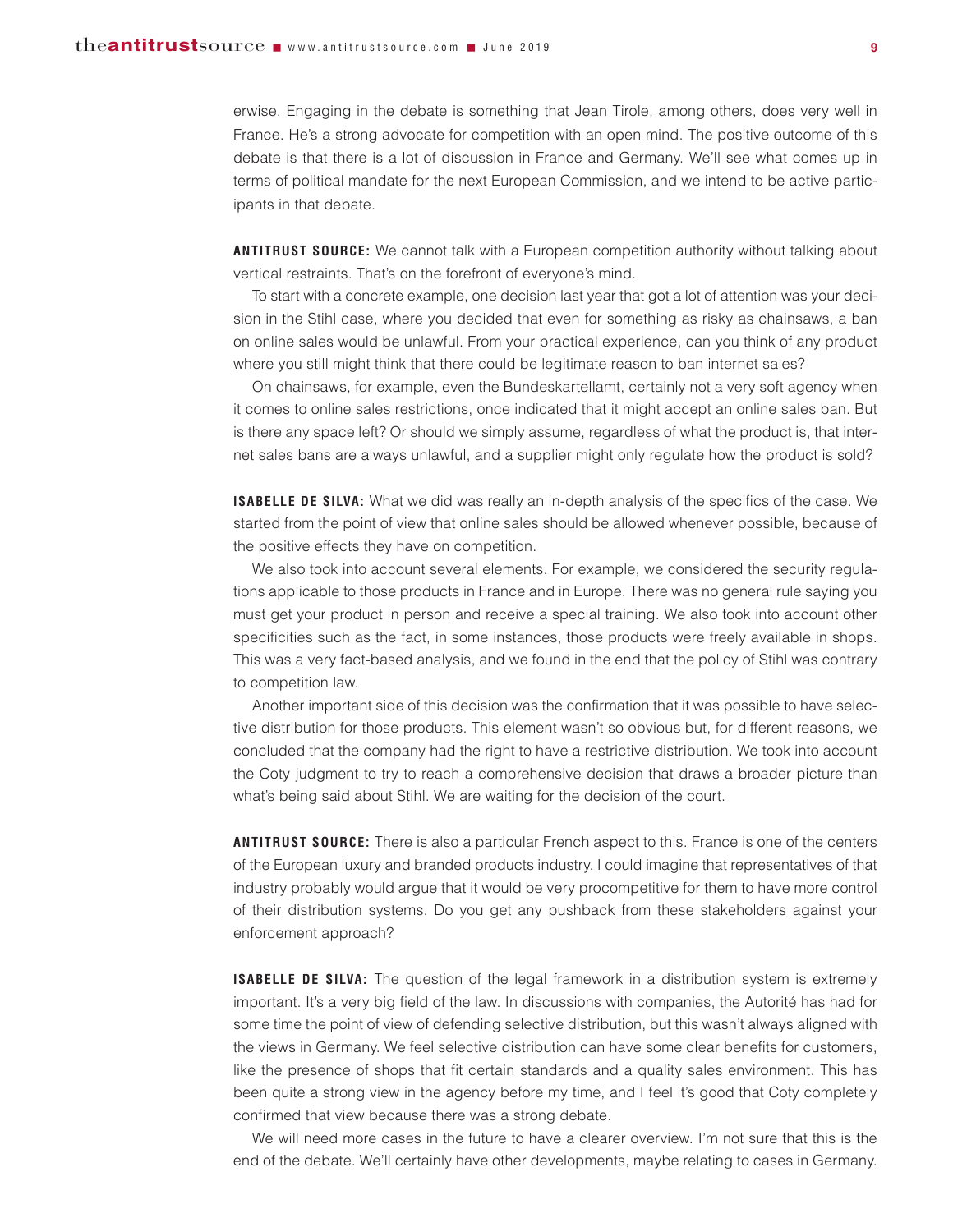**ANTITRUST SOURCE:** You mentioned before your advocacy efforts, which are one of your key activities. Could you provide us any good examples of some recent efforts where you provided input to the government and you actually saw some positive results?

**ISABELLE DE SILVA:** One of the best examples is the Macron law of 2015 that, effectively, created the possibility of coach transportation between the cities of France. It was something that had been forbidden in France, and the Autorité prepared an opinion saying we should allow competition. It offered the possibility to travel by coach, which was a sector of the economy that did not exist. New connections between cities were developed that didn't exist by train or by public coach transport, and many jobs were created as a direct effect.

|                         | Customers found a service that they liked. We saw that lots of students and retired people were          |
|-------------------------|----------------------------------------------------------------------------------------------------------|
| The question of         | taking those coaches because they were not time-constrained and they liked this mode of trans-           |
|                         | port. Prices were also very low and attractive compared to train prices, which had gone up in            |
| customer buying power   | France. This is a good example of a quick adoption by the law of our recommendations, just a few         |
|                         | months after we issued the opinion.                                                                      |
| is central in France    | There are other examples. The Prime Minister recently announced, in a speech he gave dur-                |
|                         | ing the 10th anniversary of the Autorité, that he was finally opening the reform of the car spare        |
| today. All the reforms  | parts that we had been advocating since 2012.                                                            |
|                         | In France, visible spare parts are protected by patent law, and cannot be sold by other                  |
| that can have a benefit | providers. For many years, the car industry has been active to prevent any change of law, and we         |
|                         | have been saying that customers were paying much more in France than in other countries. But             |
| for consumers are       | due to the on-going yellow vest movement, the issue has now become a priority for the govern-            |
|                         | ment. The question of customer buying power is central in France today. All the reforms that can         |
| perceived to be quite   | have a benefit for consumers are perceived to be quite positive.                                         |
|                         | I also think of two current examples. Next week, we will publish an opinion on the moderniza-            |
| positive.               | tion and liberalization of the health industry in the field of distribution of medicine and biology lab- |
|                         | oratories. And we just issued an opinion on the audiovisual sector saying that the draft law under       |
|                         | preparation by the government should be a very ambitious reform, and should do away with many            |
|                         | of the restraints that create a competitive disadvantage between traditional broadcasters and big        |

players like Netflix, Amazon, or Apple.

**ANTITRUST SOURCE:** The current government, the Macron government, promotes market liberalization as its flagship idea and wants to improve the competitiveness of the French industry. Has this changed the role of the Autorité? Do you get a more receptive audience now? Or is the regulatory culture just too deeply ingrained?

**ISABELLE DE SILVA:** Emmanuel Macron has had a huge impact as Minister of the economy because the Macron law of 2015 was one of the most ambitious reforms in recent years. The law also gave new powers to the Autorité to regulate legal professions, which was something that we didn't do before. This enabled us to also foster competition in those professions that were not open to new commerce.

**ANTITRUST SOURCE:** The legal profession is very much focused on issues like diversity and inclusion. This is perhaps an extra tough topic for the private sector, where progress is slower than in the public sector. Nevertheless, it would be very interesting to hear from you as a woman, as a female head of agency, how do you think about the issue? How is the situation, particularly at the Autorité? And what measures have you been taking to support female colleagues?